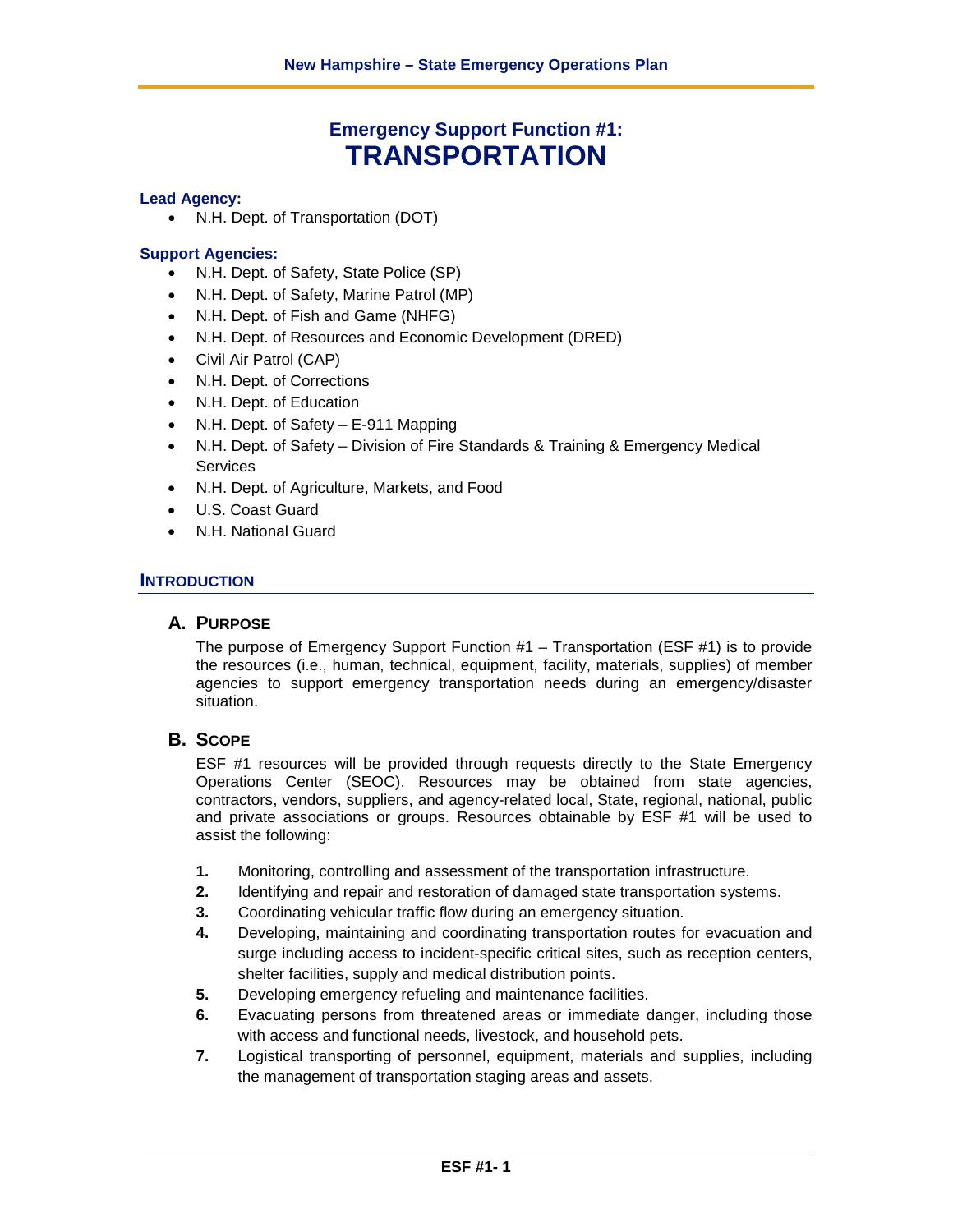- **8.** Prioritizing and initiating emergency work tasking to clear debris and obstructions from, and make emergency repairs to, the transportation infrastructure.
- **9.** Assisting in the design and implementation, as requested, of alternate transportation services (mass transit, etc.) to temporarily replace system capacity lost to incident damage. This may occur through use of bus company contracts, emergency medical services ambulances, agreements with air and rail, or other vendor provided support.

## **SITUATION AND PLANNING ASSUMPTIONS**

## **A. SITUATION**

Local jurisdictions are responsible for the management of transportation needs within their jurisdictions and will coordinate transportation requirements in their areas, excluding state and federal road systems that are not within their authority. The need for immediate restoration of the transportation system for response and recovery activities may exceed local capabilities and State and federal governmental assistance may be required to supplement their efforts.

## **B. PLANNING ASSUMPTIONS**

- **1.** Most localized systems and activities will be hampered by damaged transportation infrastructure and disrupted communications systems. There may be a shortage of fuel, DOT maintains fuel sites throughout the state.
- **2.** Alternate routes may need to be established to bypass damaged infrastructure.
- **3.** Large number of evacuees may need to be moved out of the impacted area. Specialized transportation/assistance may be needed to evacuate some of the individuals.
- **4.** Evacuation of livestock and household pets may be required and will be coordinated with ESF #6 – Mass Care, Housing and Human Services and ESF #11 – Agriculture, Natural & Cultural Resources. This effort may require specialized transportation assets.
- **5.** Large numbers of evacuees from an impacted area may need to be accommodated (surge).
- **6.** Area/regional transportation infrastructure/resources may be impacted. The damage may diminish the effectiveness and efficiency of the response and recovery efforts.
- **7.** Large number of relief workers may need to be moved into the area or the State.
- **8.** Temporary routes may need to be established for residents who are allowed to return to an evacuated area for a finite period of time.
- **9.** Fixed or mobile maintenance may be needed for response vehicles.
- **10.** Large equipment may be required to be moved into the impacted area requiring special routing.
- **11.** Vehicles, equipment, etc. may need to be towed from evacuation routes.

#### **CONCEPT OF OPERATIONS**

## **A. GENERAL**

- **1.** DOT, as the Lead Agency, must ensure that through coordinated annual planning, all ESF #1 agencies are:
	- a. Participating in reviews and revisions of ESF #1;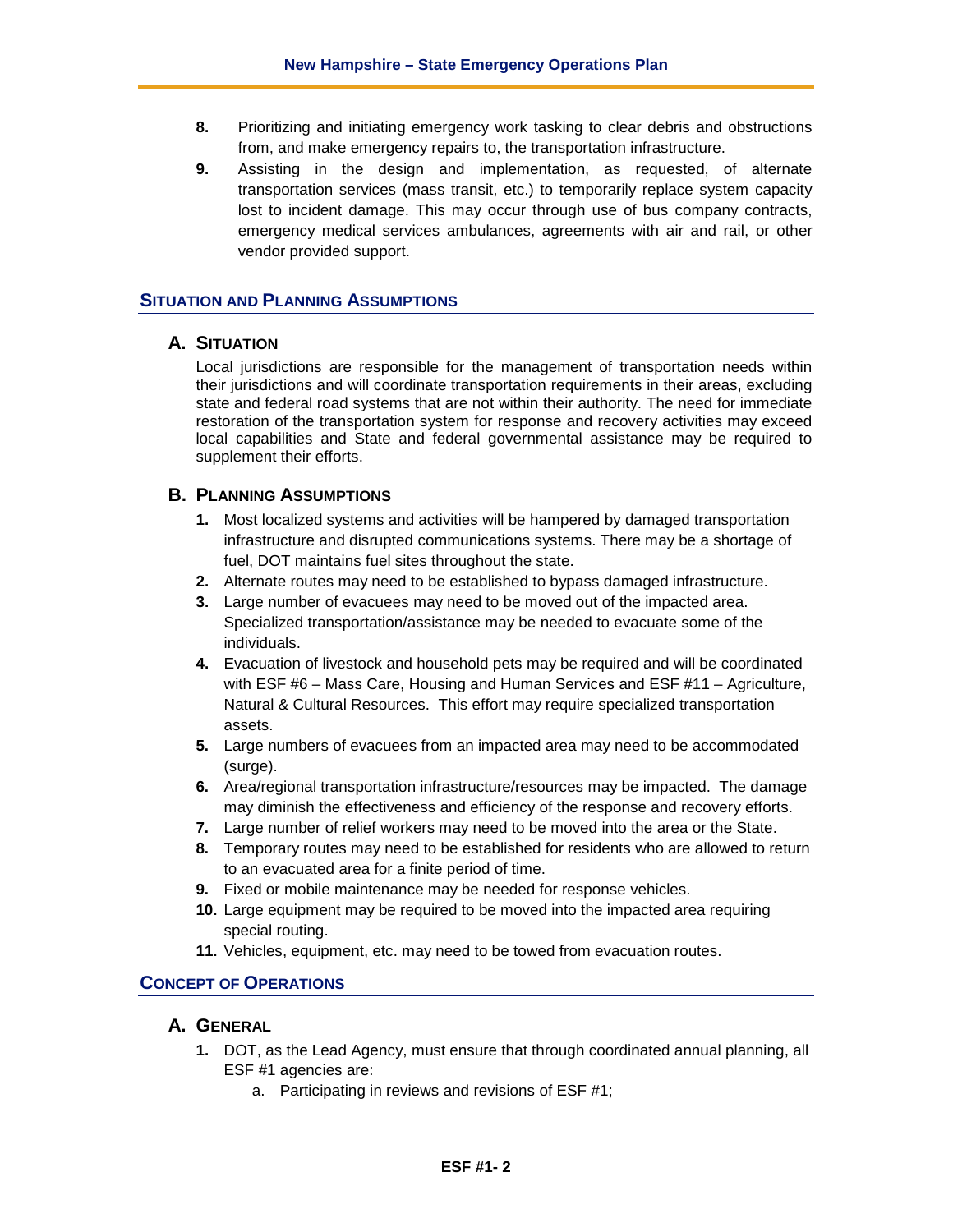- b. ESF #1 Support Agencies are sufficiently trained and capable of fulfilling responsibilities of ESF #1 in the SEOC;
- c. Coordinating, attending, and participating in ESF #1 meetings, training sessions, conferences and exercises.
- **2.** Developing, testing, and maintaining manual or automated listings of the following:
	- a. DOT and Support Agency emergency points of contact that may need to be contacted by ESF #1 representatives, and;
	- b. Available transportation resources (i.e., state, local, contract).
- **3.** Coordinating ESF #1 activities in the SEOC during periods of activation by developing and maintaining the ESF #1 duty schedule.
- **4.** Coordinating evaluation and performance of mission/task requests.
- **5.** Equipment requests and inventories will be made by using the National Incident Management System (NIMS) Resource Typing, whenever possible. Status of committed and uncommitted resources is tracked during activation of the SEOC.
- **6.** Unified Command is used to manage assets in the field due to the number and variety of government and private sector organizations that may be involved.
- **7.** All intrastate transportation available for emergency management purposes will be subject to the control of ESF #1 with the following exceptions:
	- a. Transportation required for military and other federal personnel or supplies;
	- b. Federally controlled or operated vessels, trains, vehicles or aircraft and bridges, unless specifically made available;
	- c. Commercial or scheduled air carriers; and,
	- d. Local emergency vehicles actively responding to provide emergency service.
- **8.** Functional Needs Population This group includes persons who do not have access to or cannot operate a motor vehicle due, but not limited to: disabilities, age, addictions, and legal restrictions. This group also includes, but is not limited to; individuals with developmental, medical, physical, or sensory disabilities, durable medical equipment and service animals. Most non-drivers and people from zero vehicle households can function independently once evacuated to safety.

Transportation is a well-established component of emergency response plans, however, the lack of details regarding transportation dependent people may cause some to be put in potentially dangerous situations. In general, close collaboration and the development of unique strategies to meet the needs of these individuals will occur.

# **B. ORGANIZATION**

#### **1. Organizational Chart (Command & Control)**

ESF #1 shall function under the direction and control of the SEOC Operations Chief **(***See Organizational Chart in SEOP Base Plan. Chapter IV.4.b).*

#### **2. Operational Facilities/Sites**

ESF #1 may have to participate on several emergency teams and/or co-locate at several emergency facilities simultaneously (in-state or in another state through mutual aid). A listing of the teams and facilities through which ESF #1 may have to function follows:

a. **Evacuation, Staging, Reception, Sheltering Areas –** In coordination with other ESFs and local entities, developing and maintaining transportation routes for evacuation and surge of populations. Identifying and maintaining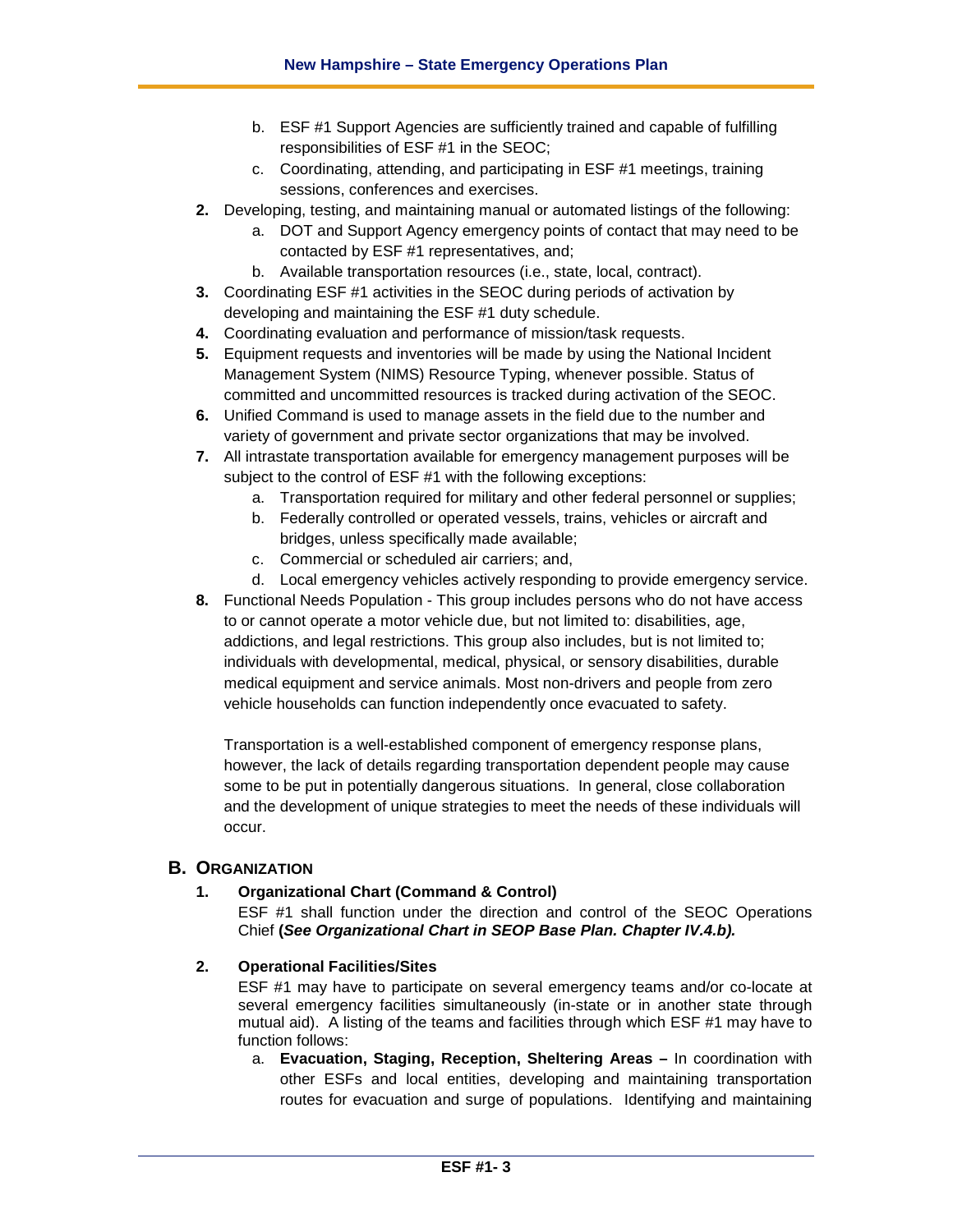routing from staging areas, reception areas, and shelters (human and animal). Identifying and maintaining special routing for special equipment, removal of human and/or animal remains or other special needs that may occur prior to, during or after an incident.

- b. **Agencies' Emergency Operations Centers -** In addition to receiving ESF #1 missions, agencies may receive additional missions serving in a Lead or Support role to other emergency support functions. Agencies may use a "central" Emergency Operations Center (EOC) concept to manage the different roles and accomplish all mission assignments. The "central" EOC is a "clearinghouse" that is used by the agencies to "track" assigned missions, resources committed, resources available, needed support for resources committed, needed contracts and contractors, and many other matters necessary for an effective emergency operation. In addition, some agencies may develop an "inter-agency" emergency operation center that is below the "central" emergency operation center or clearinghouse.
- c. **State Emergency Operations Center Mission Tasking -** The ESF #1 representative will assign request for assistance to the agency or agencies that have the most appropriate resources and expertise to accomplish the task. No agency should be tasked more than another to ensure a balance in "mission" tasking and to maximize the use of all available resources. Mission Tasks will be posted to WebEOC.
- d. **Field Operations –** ESF #1 may serve in Field Operations (i.e., the Forward State Emergency Response Team, Impact Assessment Teams: Rapid Response Team, Preliminary Damage Assessment Team, Disaster Field Office operations, Recovery Center operations, intrastate and/or interstate mutual aid assistance). Since activation of these activities usually occurs early in an event, its activation sequence should be prepared for in the first hours of an event.

#### **DOT District Offices/Dispatch Centers**

- i. District 1 Lancaster\*
- ii. District 2 Enfield
- iii. District 3 Gilford
- iv. District 4 Swanzey
- v. District 5 Bedford
- vi. District 6 Durham
- vii. Transportation Management Center (TMC) Concord \* \* Denotes offices that are staffed 24/7 year-round.

#### **State Police Operations Bureau**

- i. Troop A Epping
- ii. Troop B Bedford
- iii. Troop C Keene
- iv. Troop D Concord
- v. Troop E –Tamworth
- vi. Troop F Twin Mountain
- vii. Troop G Commercial Vehicle Enforcement
- e. **Federal Resources -** When ESF #1 foresee or have a need for resources not otherwise available, action will be taken to secure such resources through the *National Response Framework* (NRF) or some other federal source. Normally, an action to secure a resource from a federal source would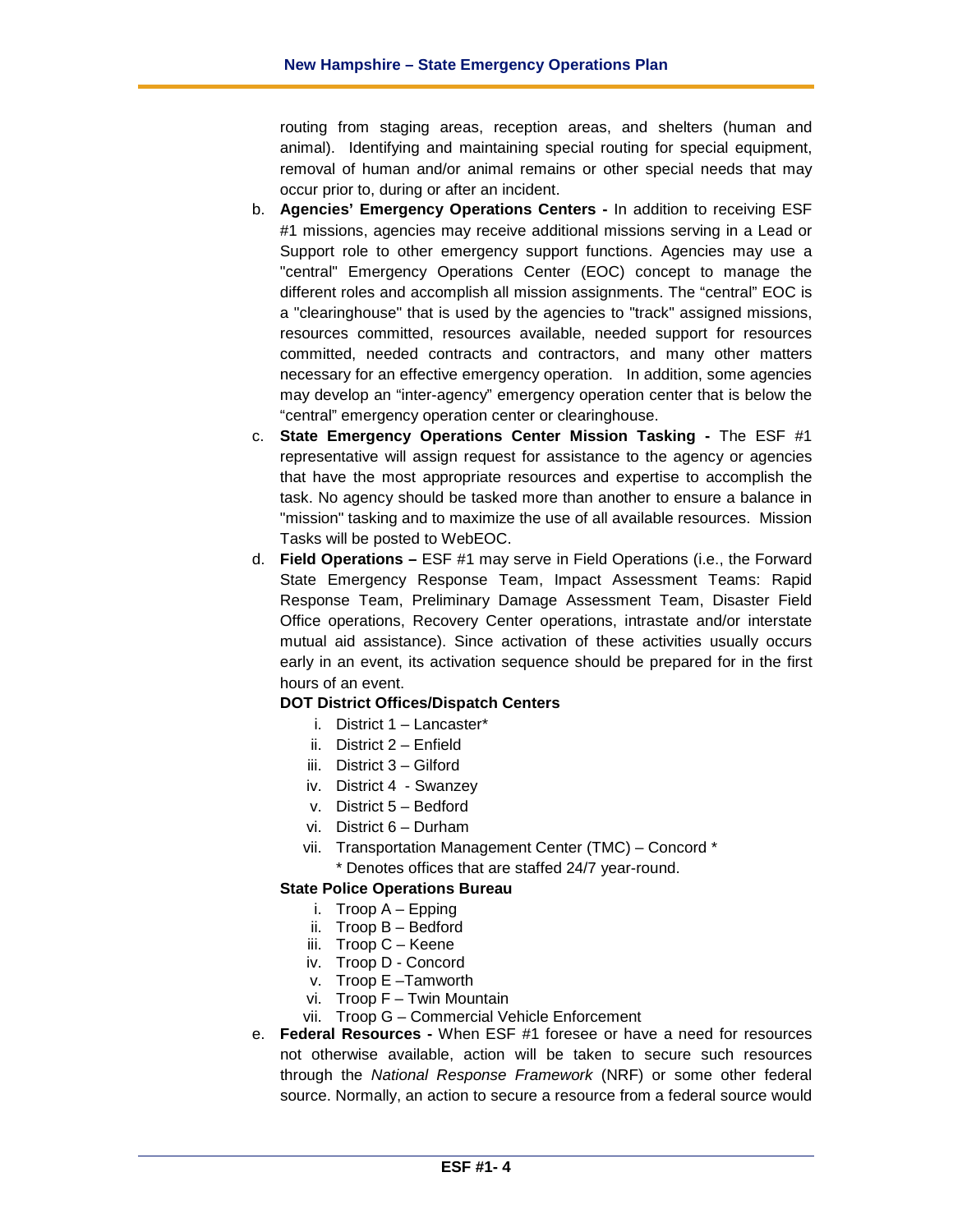be coordinated with/through the State Coordinating Officer and/or the Federal Coordinating Officer. However, if an ESF agency has no recourse through the Federal Emergency Management Agency (FEMA), that ESF #1 may coordinate directly with the federal agency that can provide the needed federal resource.

- f. **Contracts and Contractors -** Resources that are available through ESF #1 may, at times, best be obtained through a contractor. Agency(ies) contracts may be utilized or access to the State of NH or private sector contracts may be made through coordination with ESF #7- Resource Support.
- g. **Mitigation and/or Redevelopment –** ESF #1 does not have budgetary authority or funds for mitigation or redevelopment needs that result from an emergency or disaster. Therefore, ESF #1 can only provide (as in-kind or matching) professional, technical, and administrative personnel and their use of related equipment for mitigation and redevelopment efforts that may follow an event. Such in-kind or matching resources can be used to support the review, investigation, contracting, and other professional, technical, and administrative tasks generally required for mitigation and/or redevelopment activities.

# **PHASED ACTIVITIES**

#### **A. PREVENTION/PREPAREDNESS ACTIVITIES**

#### **1. General**

- a. Supporting the Emergency Management Assistance Compact (EMAC) and International Emergency Management Assistance Compact (IEMAC) including training of ESF on EMAC/IEMAC responsibilities, and preidentification of assets, needs and resources that may be allocated to support other states/provinces.
- b. Annually reviewing the Department of Homeland Security Core Capabilities and integrating tasks as appropriate.
- c. ESF #1 personnel should be integrating NIMS principles in all planning.

#### **2. Pre-Event**

- a. Activating the Notification Tree. Reviewing each support agency's automated or manual listings of emergency contacts.
- b. Assigning and scheduling sufficient personnel to cover an activation of the SEOC for an extended period of time. Providing updates and briefings for any new personnel reporting for ESF #1 duty. Maintaining and updating WebEOC, as appropriate, for all ESF #1 agencies.
- c. Contacting ESF #1 counterparts in the threatened or impacted areas according to established procedures.
- d. Planning and preparing notification systems to support emergency/disaster response. The systems should address evacuation orders, specialized needs, emergency declarations, bridge and road closures, suspension of State construction and maintenance operations, contra-flow and the suspension of State tolls, as appropriate.
- e. Evaluating ESF #1 mission/task requests, including establishment of evacuation routes, staging areas, special population evacuation needs (coordinating with ESF #8 – Health and Medical), livestock and household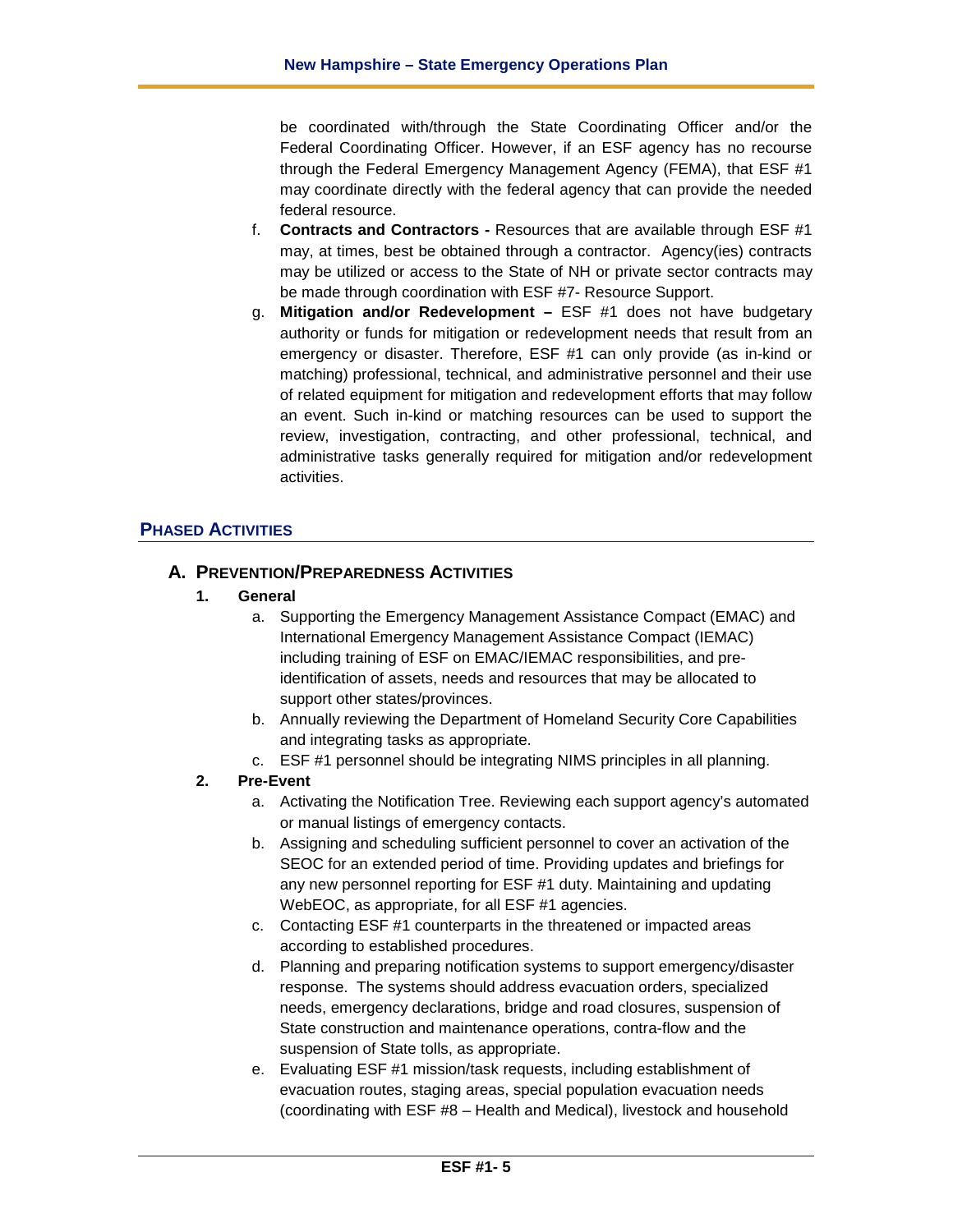pet evacuation needs (coordinating with ESF #11) and other potential resource requirements. Consulting with associated ESFs regarding support that may be required from ESF #1. Consulting with Incident Specific Appendices for specialized actions, as appropriate. Coordinating the appropriate records for time worked and costs incurred by ESF #1 agencies during an emergency/disaster event.

- f. Generating information to be included in SEOC briefings, situation reports and/or action plans.
- g. Establishing operational needs for restoration of transportation services during an emergency. Consulting with developed plans (or begin development of plans) for the distribution/assignment of specialized equipment and personnel.
- h. Evaluating the probability and time period of the response and/or recovery phases for the event. Beginning development of an "After-Action Report" for ESF #1.
- i. Supporting mutual aide, the NH Public Works Association, and other local efforts as requested and available. (note: there may be limitations to the support ESF #1 can provide to local efforts.)

## **B. RESPONSE ACTIVITIES**

- **1.** Assigning and scheduling sufficient personnel to cover an activation of the SEOC for an extended period of time. Providing updates and briefings for any new personnel reporting for ESF #1 duty. Maintaining and updating WebEOC as appropriate for all ESF #1 agencies.
- **2.** Evaluating and assigning ESF #1 requests for threatened and/or impacted areas, including identification, establishment and maintenance of evacuation routes. Coordinating with other ESFs that may need support of ESF #1. Consulting with Incident Specific Annexes for specialized actions. Coordinating appropriate records of work schedules and maintain record of costs incurred by ESF #1 agencies during the event.
- **3.** Supporting the deployment of response personnel, Preliminary Damage Assessment Team and/or Damage Assessment Team.
- **4.** Facilitating the first push of debris and debris management related activities.
- **5.** Supporting requests and directives resulting from a Governor declared State of Emergency and/or request for a federal emergency and/or disaster declaration.
- **6.** Generating information to be included in SEOC briefings, situation reports, and/or action plans.
- **7.** Preparing for arrival of, and coordinating with, FEMA ESF #1 personnel, if appropriate.
- **8.** Responding to all requests for Temporary Flight Restrictions according to established procedures.
- **9.** Preparing damage assessment documents to be submitted to HSEM and other appropriate ESFs/agencies.
- **10.** Evaluating probability and time period of the recovery phase for the event. Continue development of an "After-Action Report" for ESF #1.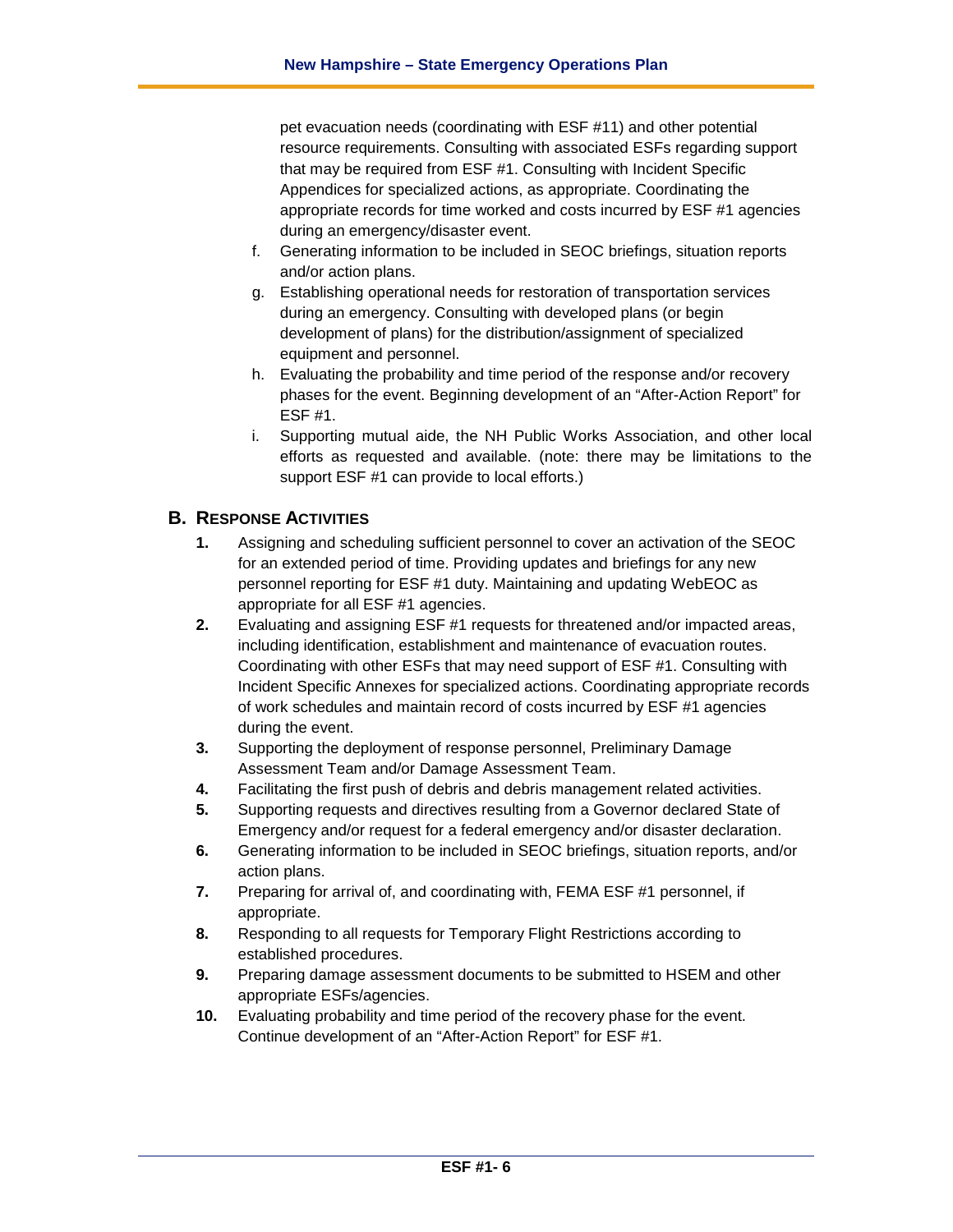# **C. RECOVERY ACTIVITIES**

- **1.** Assigning and scheduling sufficient personnel to cover an activation of the SEOC for an extended period of time.
- **2.** Providing updates and briefings for any new personnel reporting for ESF #1 duty.
- **3.** Maintaining and updating WebEOC as appropriate for all ESF #1 agencies. Seeking information concerning projected date the SEOC will deactivate.
- **4.** Evaluating and tasking ESF#1 support requests for impacted areas. Continuing to coordinate activities and requests with partner ESFs. Coordinating appropriate records of work schedules and costs incurred by ESF #1 agencies during the event.
- **5.** Preparing for arrival of and coordinating with FEMA ESF #1 personnel, as appropriate.
- **6.** Generating information to be included in SEOC briefings, situation reports, and/or action plans.
- **7.** Identifying and tracking any lost or damaged equipment and record any personnel injuries or equipment accidents.
- **8.** If mitigation and/or redevelopment phase is probable, start pre-planning actions with agency, State, and/or federal officials. Implement and monitor "After-Action Report" for ESF #1.

# **D. MITIGATION**

- **1.** Providing updates and briefings for any new personnel reporting for ESF #1 duty.
- **2.** Evaluating the probability and time period of the mitigation and/or redevelopment phase for the event. Collaborating with other ESF agencies regarding mitigation and/or redevelopment activities that may need ESF #1 support. Beginning to plan for and provide support for mitigation and/or redevelopment activities that may begin before SEOC deactivation and continue for several months.
- **3.** Supporting requests and directives resulting for the Governor and/or FEMA concerning mitigation and/or redevelopment activities. Probable requests and directives include establishment of review and study teams, support of local government contracting for mitigation and/or redevelopment needs, and other similar professional, technical, and administrative activities.
- **4.** Generating information to be included in SEOC briefings, situation reports, and/or action plans.
- **5.** Implementing and monitoring the "After-Action Report" for ESF #1.

# **ROLES & RESPONSIBILITIES**

# **A. ACTIVITIES ASSOCIATED WITH FUNCTION:**

ESF #1 Lead and Support Agencies activities will include:

- **1.** All ESF #1 Lead and Support agencies will provide available, trained personnel to serve as ESF #1 representatives in the SEOC. Maintaining and updating WebEOC as needed.
- **2.** All personnel have access to their agency's available and obtainable transportation resources. The committed and uncommitted status of such resources is continuously tracked during an activation of the SEOC. All personnel have access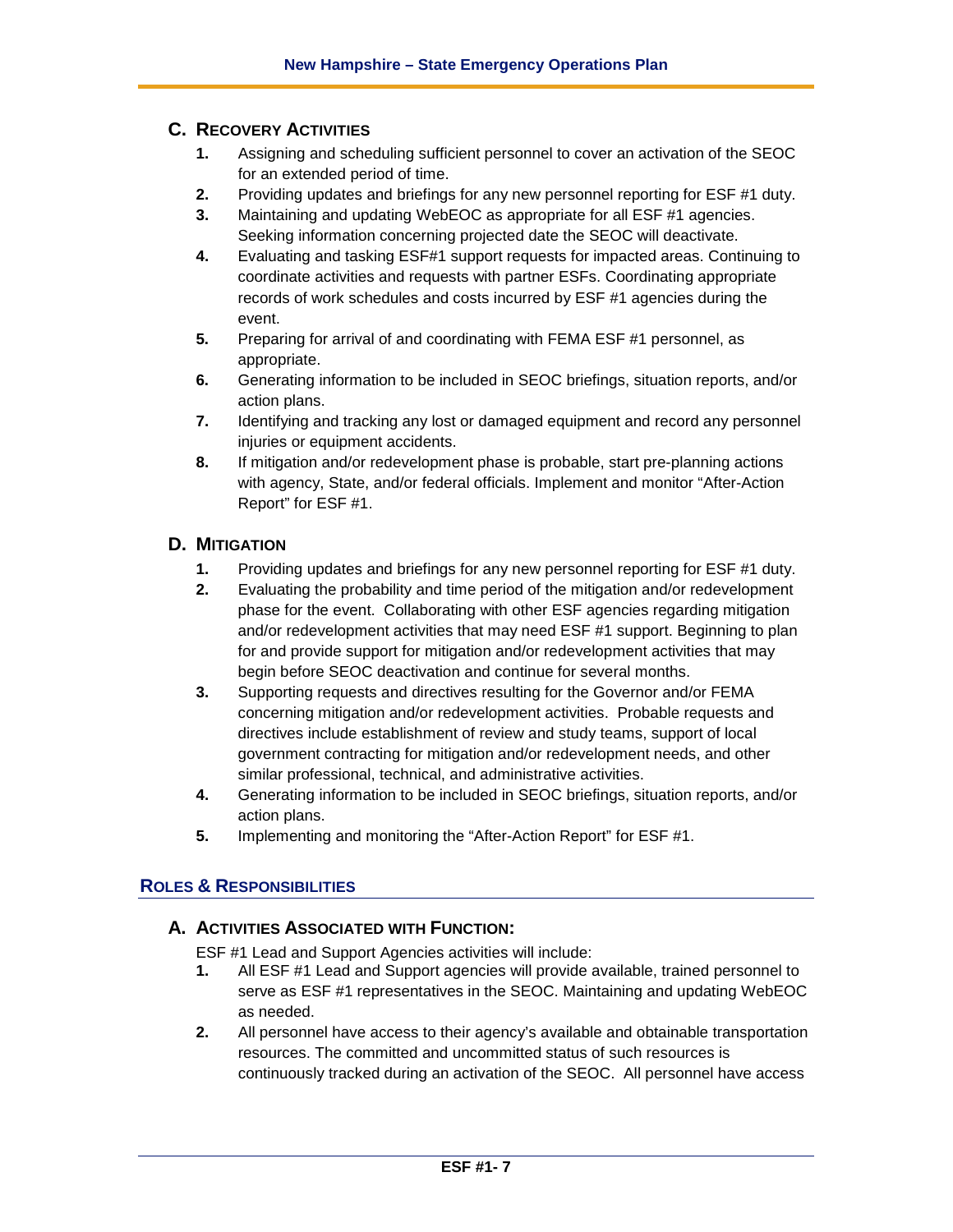to appropriate records and data that may be needed for a transportation response (i.e., mutual aid compacts, transportation-related facilities listings, maps).

- **3.** Participating in the evaluation and mission assignment of ESF #1 resource requests submitted to the SEOC including resources that are available through mutual-aid agreements, compacts, and/or FEMA.
- **4.** Supporting the development of situation reports and action plans for ESF #1 during activation of the SEOC.
- **5.** Evaluating damage to the transportation infrastructure and critical facilities. Conducting impact assessments in the threatened and/or impacted area and assure they are tasked for response and recovery work.
- **6.** Providing Subject Matter Experts (SME's) as requested to support public notification and information and other emergency response activities.

# **B. AGENCY SPECIFIC**

## **1. Lead Agency: N.H. Dept. of Transportation**

- a. ESF #1 administration, management, planning, training, preparedness, response, recovery, and mitigation/redevelopment activities. Assuring worker safety.
- b. Assigning personnel to the ESF #1 duty schedule at the SEOC. Providing staff and resources necessary to conduct impact assessment of the impacted area.
- c. Maintaining position log and mission-tasking in WebEOC.
- d. Providing available transportation resource support for the ESF #1 mission to include:
	- i. Transportation resources, expertise, equipment, facilities;
	- ii. Vehicular traffic management and control signs/devices for state and local roadways
	- iii. Vehicular traffic flow data and information from temporary and permanent monitoring sites;
	- iv. Establishing evacuation timetables for EPZ communities and others, as appropriate;
	- v. Identifying appropriate transportation staging areas;
	- vi. Authorizing and implement the lifting of state tolls, as appropriate;
	- vii. Coordinating with U.S. Coast Guard in implementing the lock-down of State moveable bridges, if required and appropriate; and,
	- viii. Suspending and clear all construction and maintenance zones on state highways and roads after notification from SEOC.
- e. Providing mutual aid data and points of contact.
- f. Maintaining up-to-date evacuation mapping, routing and information for EPZ communities and others, as appropriate.
- g. Providing bus transportation capacities and points of contact. Working with Dept. of Education and EMS access resources including those for specialized transportation needs.
- h. Coordinating activities between public and private agencies on matters related to impacted public transportation. Supporting public transportation services when emergency services are required (as resources are available.)
- i. Maintaining and providing public and private airport, airfield, heliport and hospital heliport data such as location, elevation, nav-comm aids, runways, and owneroperator points of contact.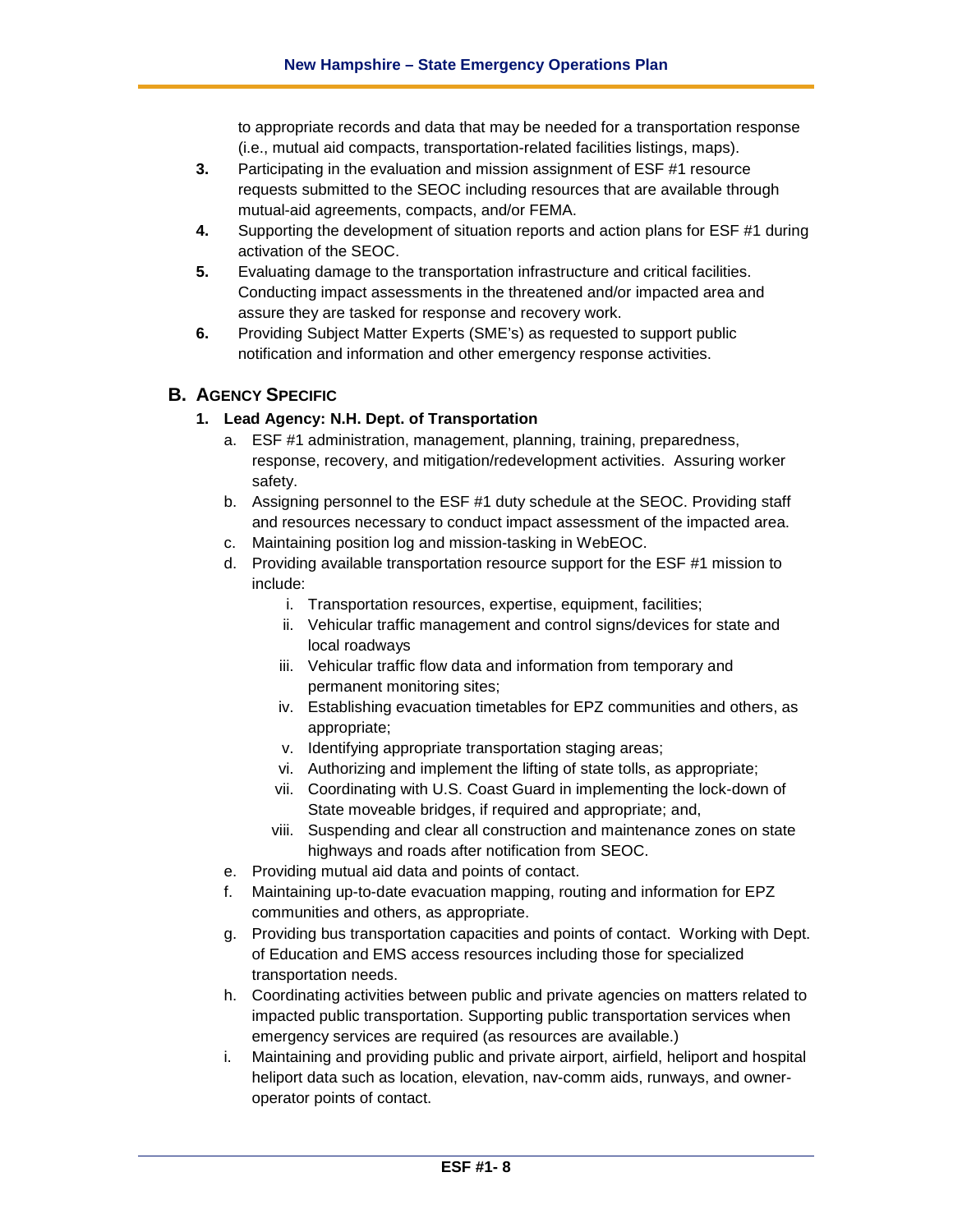- j. Providing railroad transportation systems data and points of contact. Identifying and securing rail transportation resources that may be needed for evacuation, population surge or re-entry. Relaying any evacuation/protective actions to rail lines as appropriate. (Rail owners will make final decision on institution of recommendations.)
- k. Providing seaport data such as location, nav-comm aids, docking and cargo capabilities, and owner-operator points of contact in conjunction with U.S. Coast Guard and Marine Patrol.
- l. Providing multi-modal transportation engineering, technical and specialty support and coordination.
- m. Coordinating air transportation and evacuation support. Discussing with the SEOC Operations Section Chief the feasibility of activating the Air Operations Branch (AOB).
	- i. Initiating activation of the AOB, via the Bureau of Aeronautics, when directed by the SEOC Operations Section. The AOB will assume responsibility for all aviation asset deployment and coordination including coordination with the FAA.
- n. Contacting FAA regarding impact upon air space over impacted area (in coordination with CAP). FAA will issue no-fly zones and notification as appropriate.
- o. Assessing and report damage to aeronautic transportation infrastructure.
- p. Assessing and report damage to railway and transit infrastructure in coordination with ESF #3.

## **2. Support Agencies**

- a. **N.H. Dept. of Safety, State Police**
	- i. Assisting NHDOT and HSEM with the development of evacuation/surge routes. Being prepared to conduct route reconnaissance.
	- ii. Assisting in maintaining up-to-date evacuation mapping, routing and information for impacted area.
	- iii. Coordinating law enforcement escort/support for emergency materials, supplies, and personnel vehicles, singularly or in convoys.
	- iv. Assisting with coordination of evacuation of impacted area. Coordinating Access Control Points (ACP) with local officials. Assisting in staffing roadblocks and provision of traffic control.
	- v. Working with other agencies and local law enforcement to assure warnings/alerting, evacuating and establishing security/traffic perimeters as needed/requested.
	- vi. Coordinating and controlling emergency traffic regulations in conjunction with other state and local agencies. Coordinating law enforcement support for activating, maintaining and deactivating one-way plans for ordered evacuations, surge and re-entry.
	- vii. Functioning as information point/liaison with local law enforcement officials. Activating appropriate Troops/Districts as requested.
	- viii. Providing information on and support for acquiring transportation resources as required.

#### b. **N.H. Dept. of Safety, Marine Patrol**

- i. Setting security/safety zones, as appropriate, on State's waterway system, harbors and marinas.
- ii. Providing marine data such as location, nav-comm aids, docking and cargo capabilities and owner-operator points of contact. (In conjunction with U.S. Coast Guard for seaports).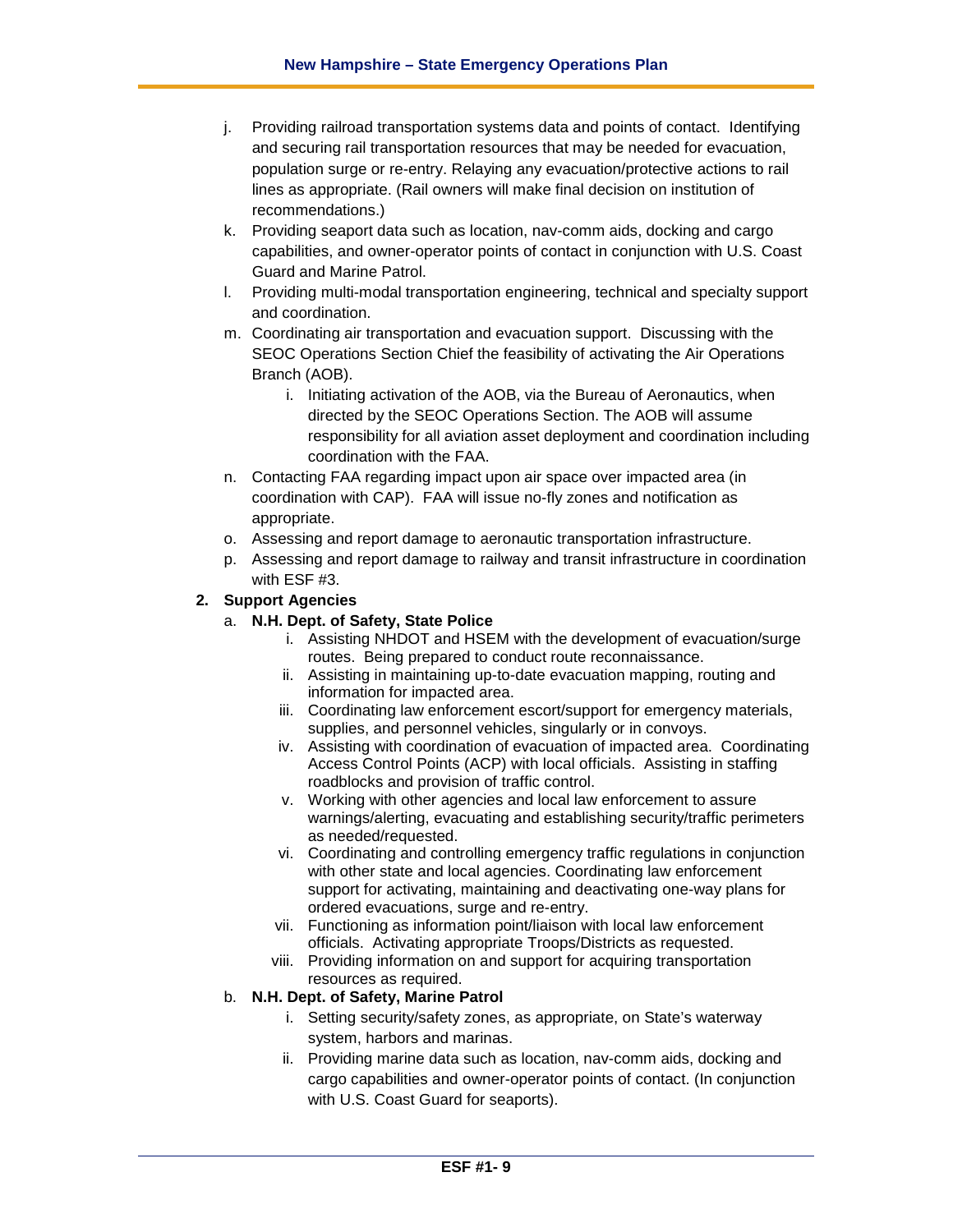- iii. Assisting with other agencies to assure warnings/alerting, evacuations are provided on State's waterways, harbors and marinas.
- iv. Providing transportation-related technical and specialty support and coordination.

#### c. **N.H. Dept. of Fish and Game**

- i. Assisting in provision of security/safety zones, as appropriate, on State's waterway systems, remote areas, wildlands and national forests.
- ii. Assisting with other agencies to assure warnings/alerting and evacuations are provided on State's waterways, remote areas, wildlands. Assisting with same in National Forests.
- iii. Assisting in development and provision of "non-traditional" transportation routes as required.
- iv. Providing transportation-related technical and specialty support and coordination.

## d. **N.H. Dept. of Resources and Economic Development**

- i. Assisting in development of non-traditional transportation routes, as required.
- ii. Working with other agencies, assure warning/alerting, evacuation and establishment of security perimeters/zones in State-owned lands, parks, recreation areas and wildlands.
- iii. Assisting in procurement of resources from and communication with the private sector.
- iv. Providing transportation-related technical and specialty support and coordination.

#### e. **Civil Air Patrol**

- i. Providing air transportation of emergency/disaster officials, personnel, equipment, materials and supplies. Resources will also be used for air reconnaissance, air surveillance flights, monitoring of vehicular movements, aerial impact assessment flights and air transportation technical and specialty support and coordination. Working with other agencies, assure warning/alerting, evacuation and establishment of security perimeters/zones in State-owned lands, parks, recreation areas and wildlands.
- ii. Coordinating with public and private airport/airfield offices, stations and facility issues with the FAA.
- iii. Participating in Air Operations Branch activities when Branch is activated.

#### f. **N.H. Dept. of Corrections**

- i. Providing all available and obtainable resources including vans with drivers for evacuation transportation.
- ii. Assisting in traffic-related and safety law enforcement capabilities.

# g. **N.H. Dept. of Education**

- i. Providing assistance for MOUs and agreements with private and public organizations (bus companies, schools, etc.) for the provision of transportation-related resources.
- ii. Assisting in coordination with and provision of information to School Administrative Units (SAUs), schools, private educational institutions on evacuation and other relevant actions in or near the impacted area.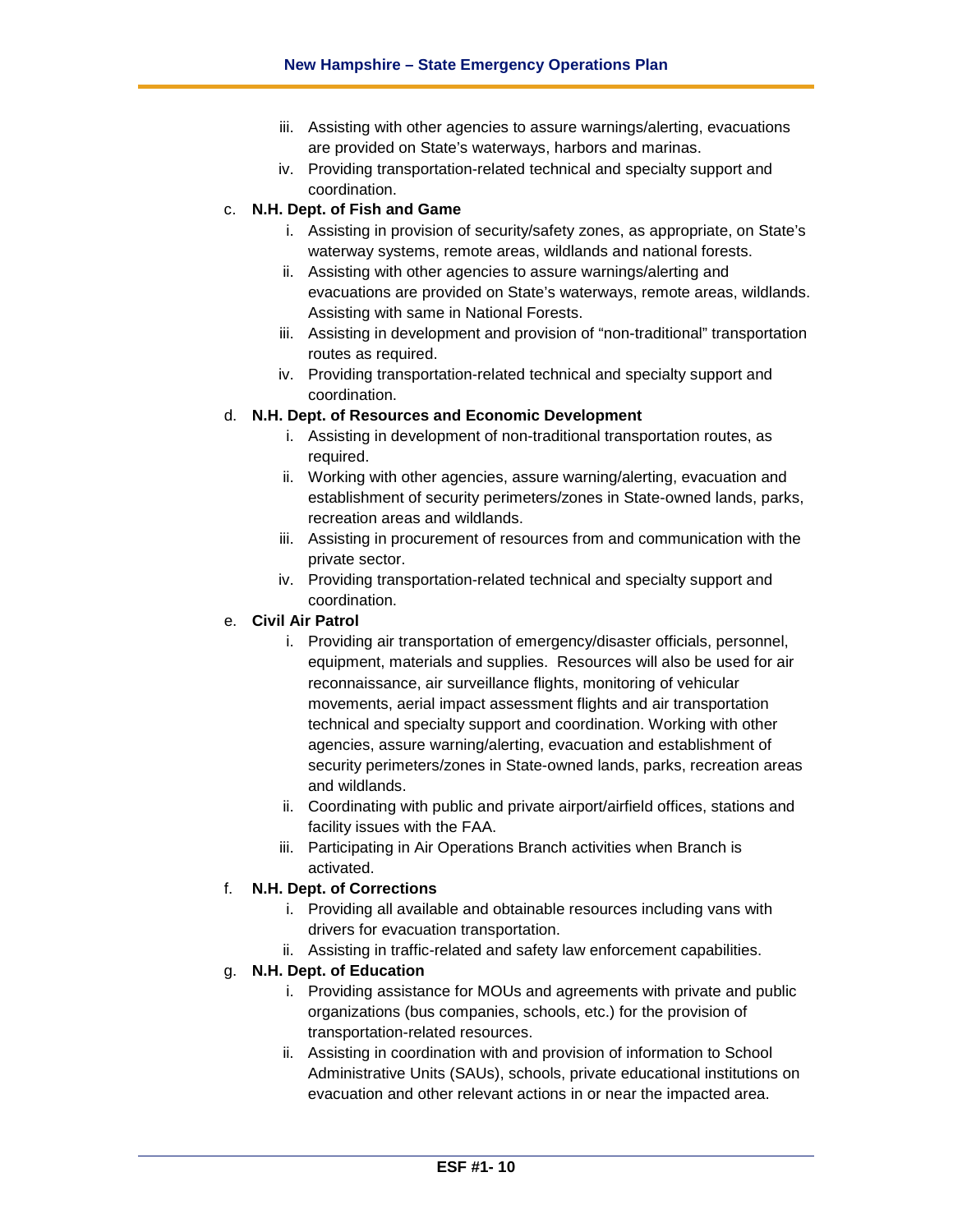- iii. Working with appropriate school officials, coordinate evacuation of children in schools in or near the impacted area.
- h. **N.H. Dept. of Safety, Division of Fire Standards & Training & Emergency Medical Services**
	- i. Coordinating and providing specialized transportation needs (ambulances, wheelchair vans, etc.) in or near impacted area.
	- ii. Providing transportation of individuals needing treatment due to radiological incidents to hospitals with specialized care capabilities.
	- iii. Assisting in identification and provision of resources capable of providing specialized (medical) transportation for evacuation or re-entry into affected area, as requested. Assisting in provision and enactment of mutual aid compacts.
	- iv. Assist with the transportation of human remains, as requested.
	- v. Providing transportation-related technical and specialty support and coordination.

#### i. **N.H. Dept. of Agriculture, Markets and Food**

- i. Assisting in procurement of transportation needs of livestock and household pets and their remains.
- ii. Assisting in development of routes required for evacuation of livestock and household pets.
- iii. Providing for livestock and household pet shelters as required.

#### j. **U.S. Coast Guard**

- i. Providing for the setting of security/safety zones, as deemed necessary, in navigable rivers, shorelines and federal waterways. Working with Army Corp. of Engineers, authorize closure to traffic of the navigable rivers and federal waterways.
- ii. Coordinating with DOT in accomplishing timely lockdown of State moveable bridges after notification from SEOC of marina/residential evacuation.
- iii. Helping to ensure provision of warnings/alerts, evacuation of salt and fresh waterways and vessels upon them, on/in shorelines, parks and recreational areas and wildlands.
- iv. Controlling the Emergency Planning Zone protective actions by sea.
- v. Assuring notification and removal of marine traffic (commercial and pleasure craft) within Plume Exposure Pathway.
- vi. Working with Marine Patrol, provide seaport data such as location, navcomm aids, docking and cargo capabilities and owner/operator points of contact.
- vii. Providing, as appropriate, assistance and resources for evacuation and environmental threat including marine vessels, personnel and aircraft.

#### k. **Private Sector Mutual Aid/Professional Associations**

i. Participating, as requested and as resources allow, in the fulfillment of the ESF #1 missions and tasks. (Private Sector Coordination Support).

# **C. EQUIPMENT AND FACILITIES**

The following is the transportation equipment and facilities pool from which certain and specific resources from the ESF #1 associated agencies are referenced and assigned: **1.** Buses of various types and sizes, with drivers.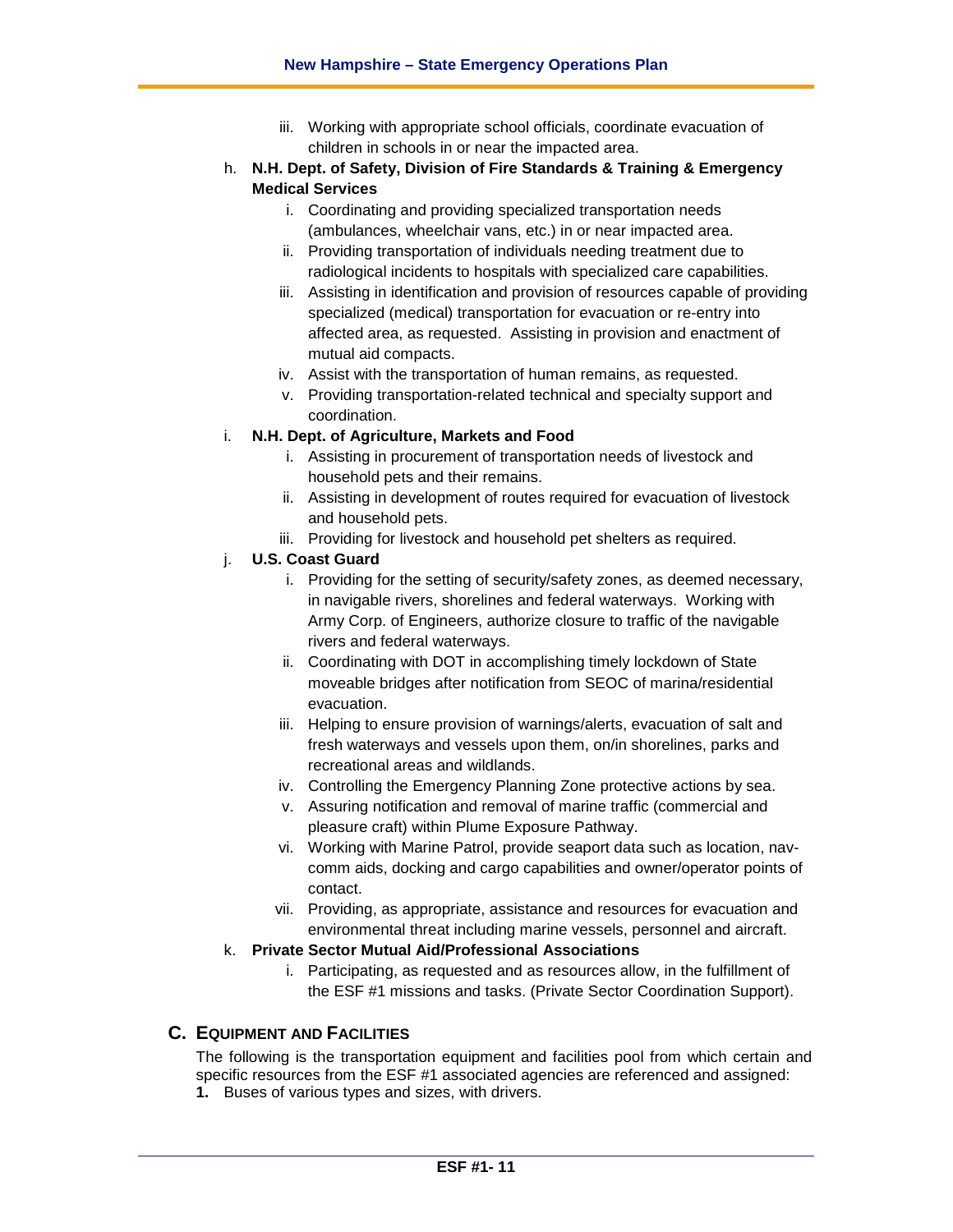- **2.** Passenger and utility vans, with and without drivers.
- **3.** Trucks and/or trailers with drivers/operators. Vehicles to transport both light and complicated/heavy equipment/cargo.
- **4.** Aircraft, aircrews, ground and operations personnel.
- **5.** Aircraft transportation for officials, emergency workers, light-load cargo and for various aerial surveillance and reconnaissance.
- **6.** Boats of various sizes and types, powered and non-powered.
- **7.** Cars and vans, most without drivers.
- **8.** Specialized transportation vehicles and personnel including those for special/functional needs populations, animal transport and mortuary vehicles.
- **9.** Vehicle repair facilities, equipment and personnel for various types of vehicles. Tow trucks and other vehicles for moving cars/trucks.
- **10.** Fleet parking and storage areas to be used for staging, parking and storing of various types of emergency vehicles.
- **11.** Motor pool and vehicle service facilities and personnel to be used for refueling and servicing of emergency vehicles.
- **12.** Specialized parking/storage facilities for contaminated (or potentially contaminated), unclaimed or towed vehicles.

## **D. COORDINATION WITH OTHER EMERGENCY SUPPORT FUNCTIONS**

All ESFs will coordinate, as appropriate, with other ESFs by:

- **1.** Notifying organizations of available resources.
- **2.** Providing availability of subject matter experts for specialized requirements.
- **3.** Providing available resources including specialized transportation and personnel, vehicular traffic management and control devices and signage, motor vehicles of all types, repair/service, refueling, parking, storage and staging facilities, mapping and communication capabilities, equipment and personnel for fulfilling ESF missions.
- **4.** Notifying organizations of any pertinent information that may impact the ability of the appropriate ESF to carry out their missions/tasks including traffic flow information, highway/road closure or obstruction information and availability of engineering and fuel availability.

#### **E. SEOP HAZARD-SPECIFIC INCIDENT ANNEXES WITH ESF#1 RESPONSIBILITIES**

- Terrorism
- Radiological Incident at Nuclear Power Plant
- Hazardous Materials

#### **FEDERAL RESPONSE INTERFACE/STATE & INTERNATIONAL MUTUAL AID**

When transportation requests exceed the capability of the State, with the approval of the Governor, the ESF #1 Lead Agency will coordinate activities with the Lead Federal Agency for ESF #1 under the provisions of the *National Response Framework (NRF).* State and International Mutual Aid agreements (EMAC/IEMAG, etc.) may also be activated as the situation warrants.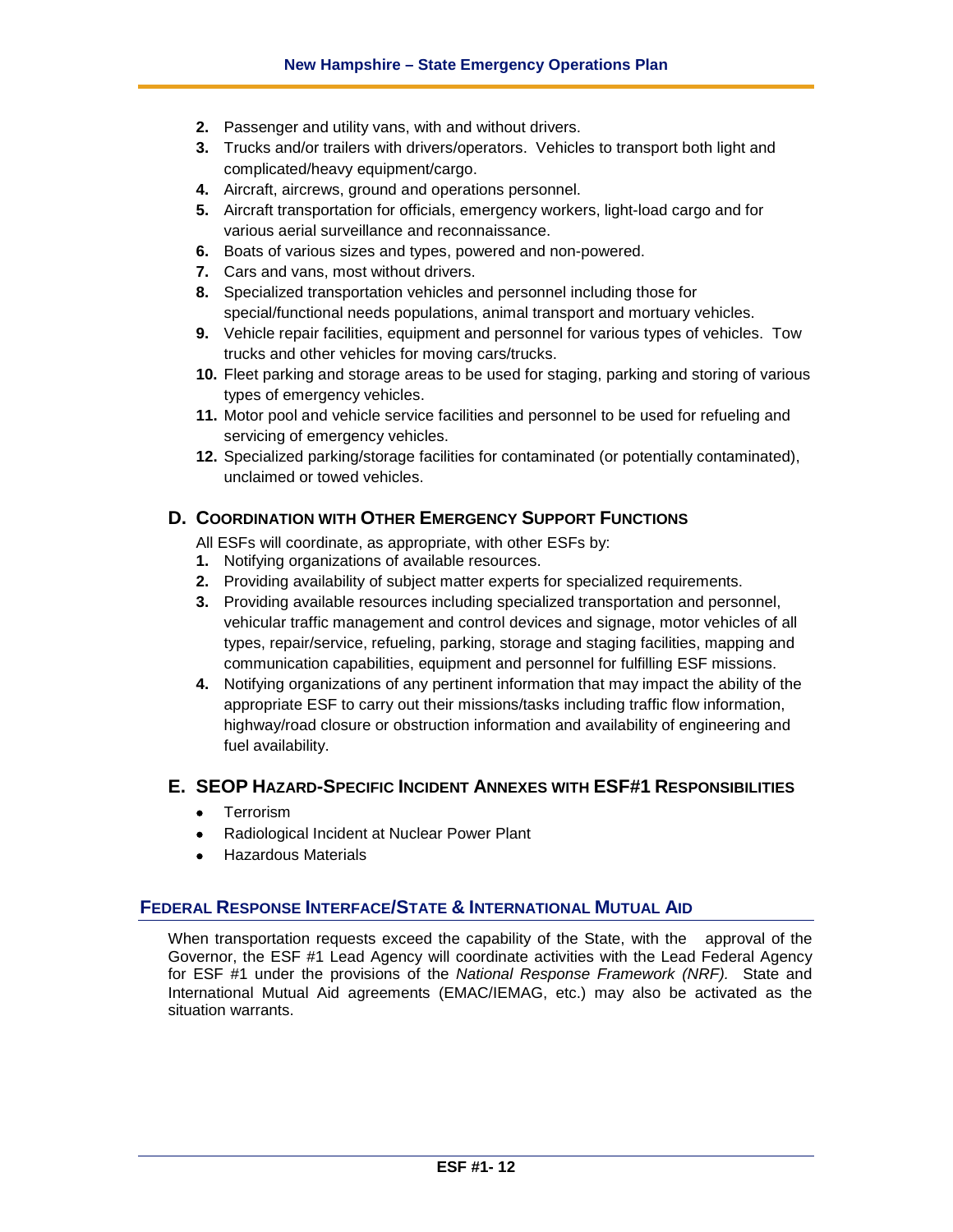#### **ADMINISTRATION AND LOGISTICS**

#### **A. POLICIES**

- **1.** All agency and ESF Plans provide for administrative and logistical support necessary to maintain a 24-hour, 7 day a week sustained operation.
- **2.** Administrative and logistical support of operational field elements is the responsibility of each participating agency.
- **3.** Provision is made by each participating agency to record all resources used in support of the emergency operation and provide such information to the Finance and Administration Section for consolidation and recording.
- **4.** Participating agencies will be notified when threshold levels are reached for implementation of any federal assistance programs or requests from mutual aid compacts.

#### **B. NOTIFICATION AND REPORTING**

#### **1. Notification**

- a. The N.H. State Police, a municipality or State Agency will notify HSEM that an incident has occurred, or has the potential to occur, that threatens or impacts an area of New Hampshire. HSEM will gather information for ongoing situational awareness and notify ESFs, as appropriate.
- b. HSEM personnel will make the decision to activate the SEOC and determine level of activation.
- c. If SEOC activation is determined to be necessary, the HSEM Agency Liaison will notify the ESF Lead Agency of the activation and request designated personnel to report to the SEOC or to remain on stand-by.
- d. The Lead Agency will then notify the appropriate ESF Support Agencies and determine coverage/duty roster for the ESF desk in the SEOC. WebEOC will be utilized to provide continuous situational awareness.
- e. All ESF agencies will make appropriate notifications to their appropriate regions, districts or local offices.
- f. The above notification process will be utilized for all phases of activation and activities in which the ESF will be involved.

#### **2. Event Reporting**

- a. Event and position logs should be maintained by each ESF agency in sufficient detail to provide historical data on activities taken during the event.
- b. Agencies are also expected to keep their Lead Agency updated upon all activities and actions.
- c. The Lead Agency will be responsible for making periodic reports to their Sections on activities taken by the ESF, in total, during the event and assure they are properly documented.
- d. All financial reporting will be done through the ESF Lead Agency on behalf of their support agencies. All financial management documents must comply with standard accounting procedures and applicable agency, State and Federal guidelines, rules, standards and laws.

#### **3. Agreements/MOUs, etc.**

Lead and Support Agencies will maintain up-to-date agreements and Memorandums of Understanding, Letters of Agreement (MOU/LOA) with various other agencies, regions, states or countries, as appropriate. Each agency is responsible for keeping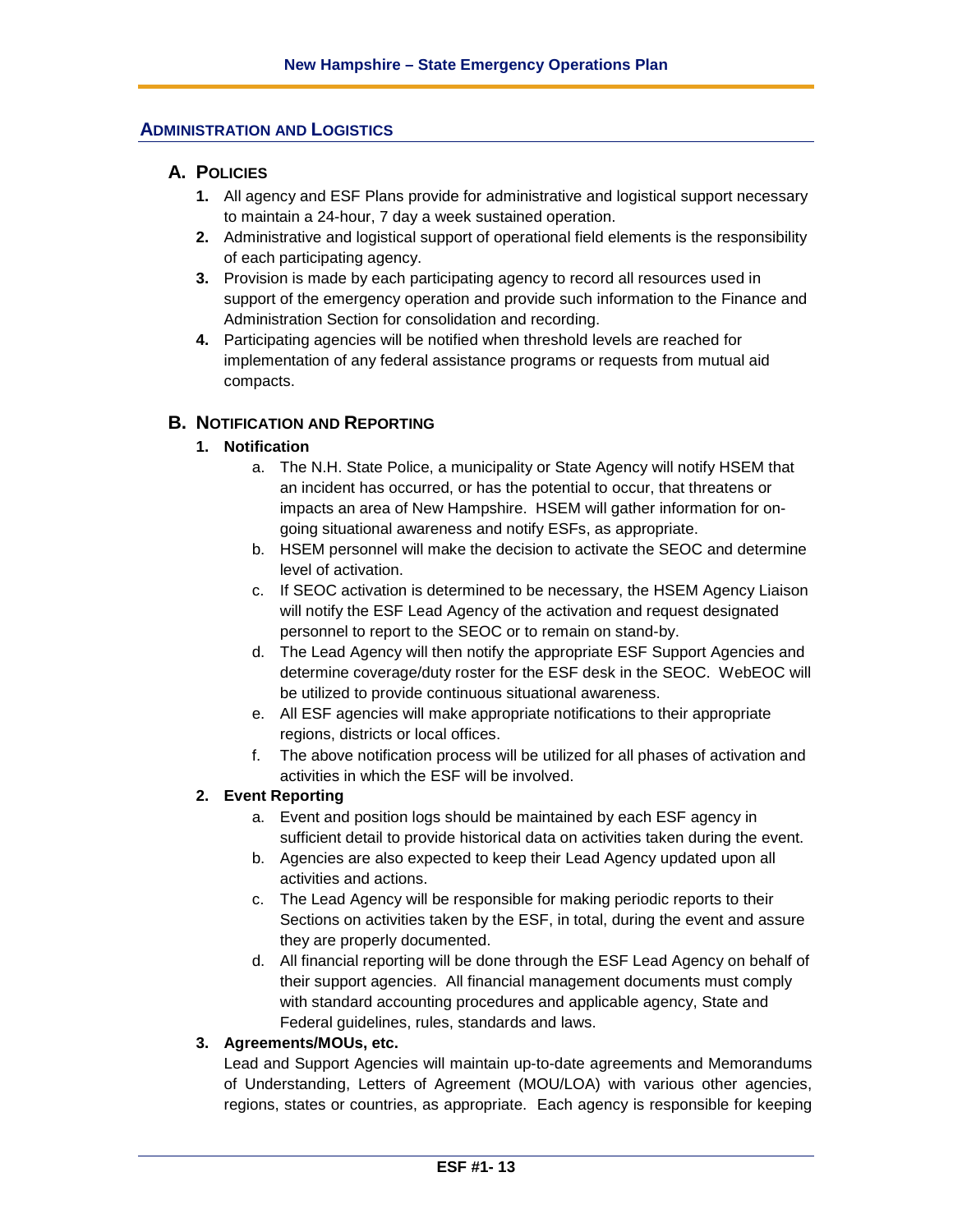these documents updated and with appropriate points of contact. Support Agencies should keep the Lead Agency informed of any such agreements which may impact resources or capabilities during an emergency incident. The State of New Hampshire also maintains agreements and mutual aid compacts on behalf of various organizations. These may be activated as the situation warrants.

#### **DEVELOPMENT, MAINTENANCE AND IMPLEMENTATION OF TRANSPORTATION APPENDIX**

#### **A. RESPONSIBILITIES**

Developing, maintaining and implementing this Appendix rests with the Lead Agency in consultation and collaboration with the Support Agencies.

#### **B. CORRECTIVE ACTIONS**

Following each activation, exercise, etc. in which this ESF has been activated, an After-Action Report should be conducted by the Lead Agency with the appropriate Support Agencies. A Corrective Action/Improvement Plan should be developed and incorporated into the ESF response activities when updated.

#### **C. UPDATING & REVISION PROCEDURES**

The primary responsibility for the development and overall maintenance of the State Emergency Operations Plan belongs to HSEM. Assistance and input will be sought from all ESF Agencies.

Updating and maintaining this ESF Appendix rests with the Lead Agency. Coordination, input and assistance should be sought from all the agencies involved in the ESF activities. An annual review of the Appendix should be conducted with information provided to HSEM for incorporation into the next SEOP scheduled update. This does not preclude the incorporation of any changes immediately into the ESF Appendix. If information collected is of serious enough nature to require immediate revision, HSEM will produce such a revision of the SEOP ahead of schedule.

#### **ATTACHMENTS**

#### **A. PLANS/PROCEDURES, ETC.**

- **1.** Aviation Annex
- **2.** Traffic Management Manuals (Radiological Incident at Nuclear Power Plant)
- **3.** Lead and Support Agency Plans & Procedures
- **4.** Evacuation Time Estimates VY & SS

## **B. LISTINGS/MAPS**

Maintained by Lead & Support Agencies:

- **1.** New Hampshire Community Transportation Regions (effective 03/04/10)
- **2.** Elderly and Individuals with Disabilities DOT Grant 5310 Vehicle Location Transportation Resources 2009-2010
- **3.** Seabrook Station Facility and Vermont Yankee Nuclear Power Facility EPZ Town Resident Transportation Needs Registry

## **C. MOUS/LOAS**

Maintained by Lead & Support Agencies or Incident Specific Annexes